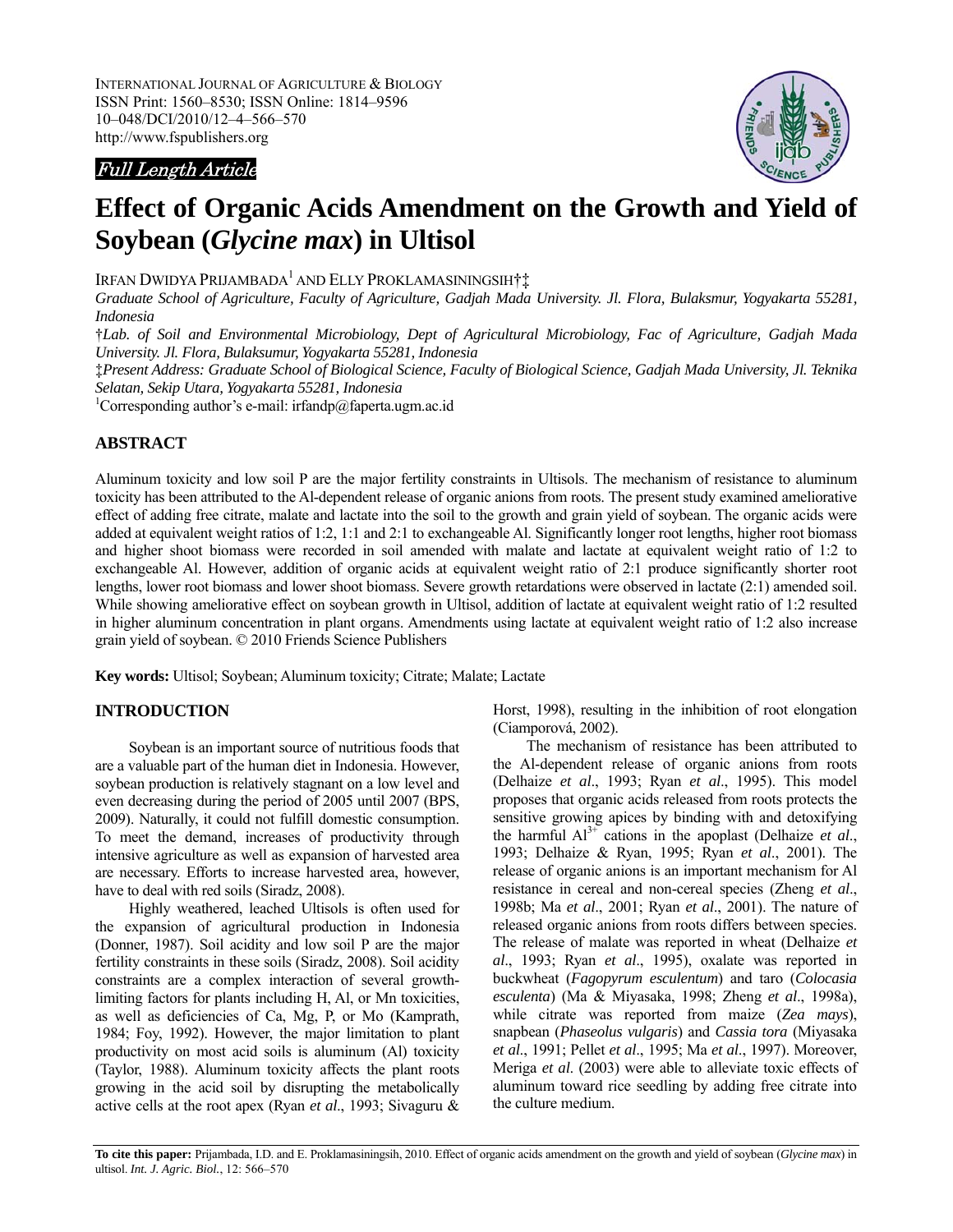The objective of this study was to elucidate the effects of different organic acids addition in alleviating aluminum toxicity toward soybean grown in Ultisol.

#### **MATERIALS AND METHODS**

**Soil properties:** Soil used for the greenhouse experiment was a surface soil (0–20 cm) of Ultisol (sub ordo Typic Tropudult) collected from Jasinga, Bogor Regency, West Java, Indonesia (106.99 E, 6.15 S). Soil sample was airdried, passed through 2-mm sieve and analyzed for its water holding capacity, pH, exchangeable Al, Al saturation, exchangeable Na, K, Ca and Mg. Water holding capacity of soil was determined according to Wilde *et al*. (1972). Soil pH was determined potentiometrically in distilled water (1:2.5, wt/vol) (Tan, 1996). Exchangeable Al was extracted in 1.0 mol  $L^{-1}$  KCl (1:10 soil/solution & shaken for 30 min) and determined by titration with  $0.02$  mol  $L^{-1}$  NaOH solution (Mc Lean, 1965). Exchangeable Na, K. Ca and Mg were extracted in 1 mol  $L^{-1}$  NH<sub>4</sub>OAc at pH 7.0 (Chapman, 1965), prior to analysis by atomic absorption spectroscopy (Tan, 1996). Aluminum saturation was calculated as a measure of Al toxicity using Eq. [1] (Johnson *et al*., 1997).

Al saturation  $(\%) = (Al_{\text{KC}}/ECEC) \times 100$  [1]

Where  $Al_{KCl}$  is exchangeable Al, expressed in cmol<sub>c</sub> kg<sup>-1</sup> and ECEC (effective cation exchange capacity) is the sum of exchangeable Na, K, Ca and Mg, expressed in cmol<sub>c</sub>  $kg^{-1}$ , plus the concentration of Al<sub>KCl</sub>. Water holding capacity of the soil was determined according to Tan (1996). Triplicate analyses were conducted in the measurement of soil properties.

**Soil treatments:** Each pot (25 cm diameter & 35 cm deep) contained 6 kg of soil. The soil was amended with ammonium nitrate  $87$  mg  $\text{kg}^{-1}$ , potassium phosphate monobasic 133.3 mg kg<sup>-1</sup>, potassium chloride 33.3 mg kg<sup>-1</sup>, magnesium sulfate heptahydrate 40 mg kg<sup>-1</sup>, ammonium molybdate tetrahydrate  $0.17$  mg kg<sup>-1</sup> and sodium tetraborate decahydrate  $0.17$  mg kg<sup>-1</sup>. Organic acids were added separately following the treatment. Citrate, malate and lactate, were added as their acid forms. Their addition rates were calculated to be at equivalent weight ratios of 1:2, 1:1 and 2:1 to exchangeable Al. Citrate was added at 5.11 g, 10.22 g and 20.44 g  $kg^{-1}$  soil to obtain equivalent weight ratios of 1:2, 1:1 and 2:1 to exchangeable Al, respectively. Malate was added at 5.35 g, 10.70 g and 21.40 g  $kg^{-1}$  soil to obtain equivalent weight ratios of 1:2, 1:1 and 2:1 to exchangeable Al, respectively. On the other hand, liquid lactate (90%) was added at 6.59 mL, 13.19 mL and 26.38 mL  $kg^{-1}$  soil to obtain equivalent weight ratios of 1:2, 1:1 and 2:1 to exchangeable Al, respectively. No addition of organic acid was utilized as a control. Chemical amendments and organic acids were thoroughly mixed with the soil and tap water was added to reach 85% of water holding capacity. Pots were weighed daily and brought back to initial weight to maintain moisture. Soil moisture was

kept at 85% of water holding capacity throughout the development period of the soybean grown.

**Soybean growth:** Soil was incubated for 7 d before seed sowing. Following the incubation, 3 soybean (*Glycine max* (L.) Merr.) seeds from local variety of Wilis were sown per pot. Three replicates of each treatment were planted in a completely randomized design. Pots were thinned to one plant per pot at 7 d. Plants were grown in a green house, where temperatures ranged between 26 and 32°C. Plants were harvested at 21 days after sowing (DAS) and at their maximum vegetative growth (indicated by a single open flower at any node on the main stem). At each harvest roots were carefully separated from soil and thoroughly washed under tap water. Total root length was determined using the modified line intersect method (Tennant, 1975). Roots and shoot materials were separated and dried in oven at 75°C to constant weights. Powder of the root and shoot materials harvested at their maximum vegetative growth were dissolved in dilute acid mixture  $(HClO<sub>4</sub>:HNO<sub>3</sub>; 1:1 v/v)$  and their Al content was determined using atomic absorption spectroscopy. Absorbed Al in plant parts were calculated from the dry weights and their Al of content. At their maximum generative growth (indicated by full mature color of 95% of the pods), data regarding pod number and grain yield were also recorded. The data of root length, root and shoot dry weight at 21 DAS and at their maximum vegetative growth, number of pod, grain yield, Al concentration at root and shoot, as well as total accumulated Al in soybean root and shoot, were analyzed by applying Duncan's Multiple Range (DMR) Test (Gomez & Gomez, 1984).

### **RESULTS AND DISCUSSION**

**Soil characterization:** The soil used in this study shows characteristics of Ultisol (Table I). Soil pH was low ( $pH =$ 4.3). Exchangeable Na, K, Ca and Mg were 0.50, 0.28, 3.37 and 1.17 cmol kg-1, respectively. Exchangeable Al was 15.97 cmol<sub>c</sub> kg<sup>-1</sup> and Al saturation was high (Al sat =  $75\%$ ). Al saturation and exchangeable Al were well correlated to the reductions of plant growth (Shuman *et al*., 1990). Dry weight of tops increased as the Al saturation was decreased.

**Effect of organic acids amendment on root and shoot growth:** The most obvious symptom of soil toxicity is inhibition of root growth (Haynes & Mokolobate, 2001), which then followed by inhibition of plant growth (Adams & Moore, 1983). Observation of root length, root biomass and shoot biomass were done at 21 DAS and at maximum vegetative growth. The maximum vegetative growth was reached at 42 DAS. At 21 DAS observation, significantly longer root lengths, higher root biomass and higher shoot biomass were recorded in soil amended with malate and lactate at equivalent weight ratio of 1:2 to exchangeable Al (Table I). No significant responses were recorded on amendments with citrate at equivalent weight ratios of 1:2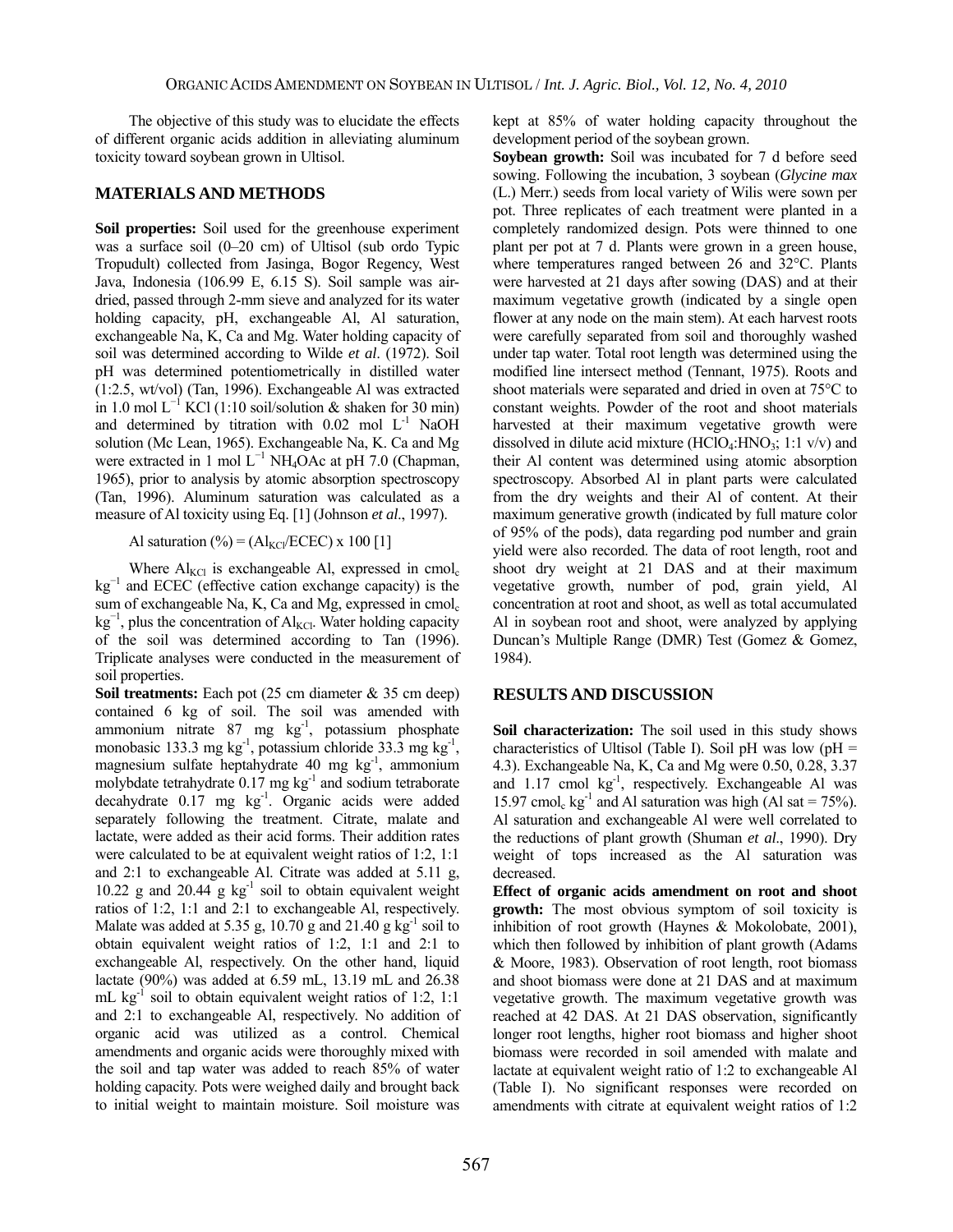| <b>Amendments</b>              | At 21 DAS                                               |                      |                     | At 42 DAS          |                     |                     |
|--------------------------------|---------------------------------------------------------|----------------------|---------------------|--------------------|---------------------|---------------------|
|                                | Root length (cm)                                        | Root dry wt $(g)$    | Shoot dry $wt(g)$   | Root length (cm)   | Root dry wt $(g)$   | Shoot dry wt $(g)$  |
|                                | Citrate: Exchangeable Al at equivalent weight ratios of |                      |                     |                    |                     |                     |
| 1:2                            | 347.7 <sup>cd</sup>                                     | $0.11$ <sup>ij</sup> | $0.41^{pq}$         | $1205.7^{\rm B}$   | $0.26$ <sup>1</sup> | $1.53^{Q}$          |
| 1:1                            | $453.0^{ab}$                                            | $0.14^{gh}$          | $0.44^{op}$         | $1314.9^B$         | $0.28$ <sup>1</sup> | 2.11 <sup>P</sup>   |
| 2:1                            | $232.0^{\circ}$                                         | 0.08 <sup>k</sup>    | $0.21$ <sup>t</sup> | $766.4^{\rm D}$    | 0.16 <sup>K</sup>   | $0.95^{S}$          |
|                                | Malate: Exchangeable Al at equivalent weight ratios of  |                      |                     |                    |                     |                     |
| 1:2                            | 484.4 $a$                                               | 0.15 <sup>8</sup>    | $0.45^{\circ}$      | $1564.4^{\rm A}$   | 0.33 <sup>H</sup>   | 2.19 <sup>P</sup>   |
| 1:1                            | $389.5^{bc}$                                            | 0.12 <sup>hi</sup>   | $0.32$ <sup>r</sup> | $1298.9^{B}$       | $0.28$ <sup>1</sup> | 1.21 <sup>RS</sup>  |
| 2:1                            | $295.2^{\text{de}}$                                     | $0.09^{jk}$          | 0.26 <sup>s</sup>   | $938.9^{\circ}$    | 0.20 <sup>3</sup>   | 1.04 <sup>8</sup>   |
|                                | Lactate: Exchangeable Al at equivalent weight ratios of |                      |                     |                    |                     |                     |
| 1:2                            | 506.6 <sup>a</sup>                                      | 0.16 <sup>g</sup>    | $0.44^{op}$         | $1705.7^A$         | 0.36 <sup>G</sup>   | $2.47^{\circ}$      |
| 1:1                            | $295.9^{\text{de}}$                                     | $0.09^{jk}$          | $0.33$ <sup>r</sup> | $547.7^{\circ}$    | $0.12^L$            | 1.43 <sup>QR</sup>  |
| 2:1                            | $32.0$ f                                                | $0.01$ <sup>1</sup>  | $0.05$ $u$          | 299.9 <sup>F</sup> | $0.02^{M}$          | $0.12$ <sup>T</sup> |
| Control                        | $379.8^{bc}$                                            | 0.12 <sup>hi</sup>   | 0.39 <sup>q</sup>   | $1314.5^{\rm B}$   | 0.28 <sup>1</sup>   | $1.45^{\text{QR}}$  |
| S.E.                           | 2.66                                                    | 0.014                | 0.027               | 7.68               | 0.039               | 0.037               |
| $P_{\rm acid}$                 | < 0.0001                                                | 0.0009               | < 0.0001            | < 0.0001           | < 0.0001            | < 0.0001            |
| $P_{\rm equiv\, wt\,rt}$       | < 0.0001                                                | < 0.0001             | < 0.0001            | < 0.0001           | < 0.0001            | < 0.0001            |
| $P_{\text{acid x equiv wtrt}}$ | < 0.0001                                                | < 0.0001             | < 0.0001            | < 0.0001           | < 0.0001            | < 0.0001            |

**Table I: Effect of organic acids amendment on soybean growth**

Mean values (n=3), standard errors (S.E.), and probabilities (P) of treatment effects for the ANOVA. Means followed by the same letter are not significantly different (P>0.05)

and 1:1 and with malate at equivalent weight ratio of 1:1. Moreover, addition of citrate, malate and lactate at equivalent weight ratio of 2:1 produce significantly shorter root lengths, lower root biomass and lower shoot biomass. Severe growth retardations were observed in lactate (2:1) amended soil. Similar growth responses were observed at 42 DAS.

Longer root lengths, higher root biomass and higher shoot biomass in soil amended with malate and lactate at equivalent weight ratio of 1:2 to exchangeable Al were in disagreement with those reported by Hue *et al*. (1986) and Ginting *et al*. (1998). Using cotton taproot as bioindicator Hue *et al*. (1986) observed that citrate was a strong detoxifier in nutrient solutions containing aluminum, while malate and lactate were moderate and weak detoxifiers, respectively. Using soybean root as bioindicator, Ginting *et al*. (1998) also reported that the ability of organic acids in alleviating Al phytotoxicity was in the order of citrate  $\approx$ malate >> lactate.

Additions of malate and lactate at equivalent weight ratio of 1:2 to exchangeable Al were equal to 3.99 and 7.98 cmol  $kg<sup>-1</sup>$ , respectively. The concentrations of added malate and lactate were a quarter and a half, respectively to the concentration of exchangeable Al. Additions of citrate, malate and lactate at equivalent weight ratio of 2:1 to exchangeable Al which were equal to 10.65, 15.96 and  $31.92$  cmol kg<sup>-1</sup>, respectively resulted in significant shorter root lengths, lower root biomass and lower shoot biomass. The result was in disagreement with that of Ginting *et al*. (1998), who suggested that the concentration of the organic anion must be at least that of the Al to reduce phytotoxicity significantly. Ginting *et al*. (1998) also suggested that twice as much oxalate as citrate was required to achieve the same reduction in phytotoxicity. The differences between our results and that of Hue *et al*. (1986) and Ginting *et al*. (1998) may be caused by the difference of the growth

media. While Hue *et al*. (1986) and Ginting *et al*. (1998) used nutrient solution amended with Al for their experiments; Ultisol was used in this experiment. Interaction with complex physical and chemical components in soil may cause the differences.

**Effect of organic acids amendment on yield parameters of soybean:** Observation on yield parameters at maximum generative growth (42 DAS) recorded a sustained effect of organic acid amendments to Ultisol. Significant increases of pod numbers were also recorded following the addition of malate and lactate at equivalent weight ratio to exchangeable Al of 1:2 (Table II). Citrate addition at equivalent weight ratio of 1:1 also significantly increased pod number. However, only amendments using malate and lactate at equivalent weight ratio of 1:2 increase grain yield of soybean grown in Ultisol. Severe growth retardations observed in lactate (2:1) amended soil was followed by severe decrease of grain yield. As in the effect of organic acids amendment on root and shoot growth, increases concentration of added organic acid resulted in decreases of plants grain yield.

**Effect of organic acids amendment on the concentration of aluminum in soybean:** Observation of aluminum concentrations in soybean root at 42 DAS recorded significant increases of aluminum concentration following the additions of citrate and lactate at equivalent weight ratio of 1:2 to exchangeable Al (Table III). On the other hand, significant decreases of aluminum concentration in soybean root were recorded following the additions of malate and higher equivalent weight ratios of citrate and lactate. However, a tendency of Al concentration decrease in root compared to that of control was observed from the overall data.

At 42 DAS, significant decreases of aluminum concentration in soybean shoot was recorded following the additions of citrate and malate at equivalent weight ratio of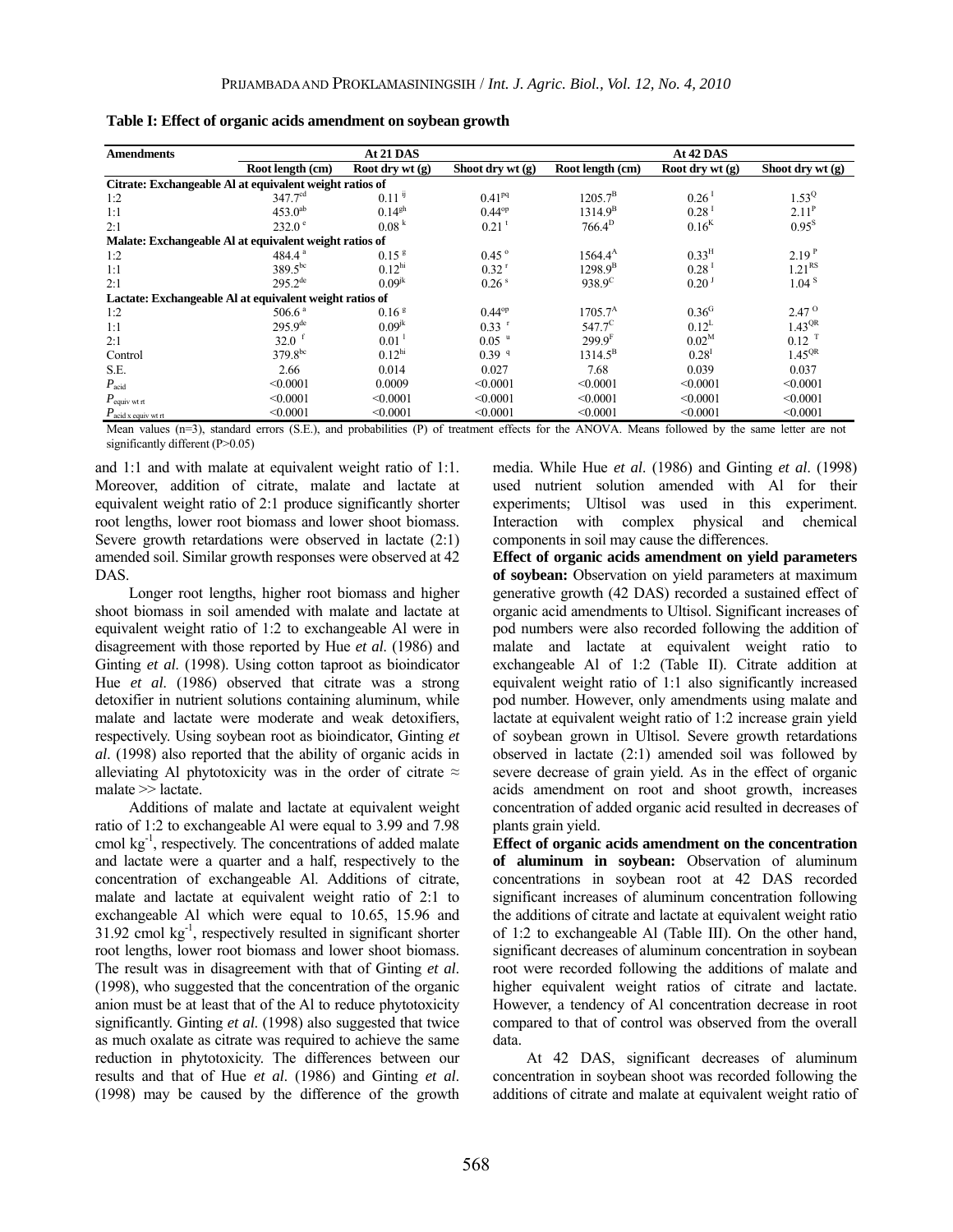| <b>Amendments</b>                                       | <b>Number of Pod</b> | Grain yield (g)   |  |  |  |  |
|---------------------------------------------------------|----------------------|-------------------|--|--|--|--|
| Citrate: Exchangeable Al at equivalent weight ratios of |                      |                   |  |  |  |  |
| 1:2                                                     | $19.33^{cd}$         | $2.26^{rs}$       |  |  |  |  |
| 1:1                                                     | 21.00 <sup>b</sup>   | $3.76^{\circ}$    |  |  |  |  |
| 2:1                                                     | $18.33^{cd}$         | $2.42^{\rm q}$    |  |  |  |  |
| Malate: Exchangeable Al at equivalent weight ratios of  |                      |                   |  |  |  |  |
| 1:2                                                     | $21.33^{b}$          | 4.30 <sup>n</sup> |  |  |  |  |
| 1:1                                                     | 18.00 <sup>d</sup>   | 3.27 <sup>p</sup> |  |  |  |  |
| 2:1                                                     | $14.00^{\circ}$      | 1.89 <sup>s</sup> |  |  |  |  |
| Lactate: Exchangeable at equivalent weight ratios of    |                      |                   |  |  |  |  |
| 1:2                                                     | $38.67^{\circ}$      | $5.72^{\rm m}$    |  |  |  |  |
| 1:1                                                     | $19.67^{\circ}$      | 2.81 <sup>q</sup> |  |  |  |  |
| 2:1                                                     | 2.00 <sup>f</sup>    | 0.28 <sup>t</sup> |  |  |  |  |
| Control                                                 | $19.33^{cd}$         | $3.52^{op}$       |  |  |  |  |
| S.E.                                                    | 0.62                 | 0.085             |  |  |  |  |
| $P_{\rm acid}$                                          | < 0.001              | < 0001            |  |  |  |  |
| $P_{\text{equiv with}}$                                 | < 0.001              | < 0001            |  |  |  |  |
| $P_{\text{acid x equity wt rt}}$                        | < 0001               | < 0001            |  |  |  |  |

**Table II: Effect of organic acids amendment on different yield parameters of soybean at maturity** 

Mean values (n=3), standard errors (S.E.), and probabilities (P) of treatment effects for the ANOVA. Means followed by the same letter are not significantly different (P>0.05)

**Table III: Effect of organic acids amendment on the concentration of aluminum in soybean root and shoot**

| <b>Amendments</b>                                       | Aluminum concentration (µg g <sup>-1</sup> dry weight) |                      |  |  |  |  |  |
|---------------------------------------------------------|--------------------------------------------------------|----------------------|--|--|--|--|--|
|                                                         | Root                                                   | Shoot                |  |  |  |  |  |
| Citrate: Exchangeable Al at equivalent weight ratios of |                                                        |                      |  |  |  |  |  |
| 1:2                                                     | $7346.5^{\circ}$                                       | 336.6 <sup>mn</sup>  |  |  |  |  |  |
| 1:1                                                     | 5589.8 <sup>d</sup>                                    | 284.5 <sup>opq</sup> |  |  |  |  |  |
| 2:1                                                     | $6234.2^{\circ}$                                       | $260.2^{pq}$         |  |  |  |  |  |
| Malate: Exchangeable Al at equivalent weight ratios of  |                                                        |                      |  |  |  |  |  |
| 1:2                                                     | $4552.7$ <sup>f</sup>                                  | 323.7 <sup>mno</sup> |  |  |  |  |  |
| 1:1                                                     | $5100.6^{\circ}$                                       | $294.9^{nop}$        |  |  |  |  |  |
| 2:1                                                     | $5484.2^{d}$                                           | 239.2 <sup>q</sup>   |  |  |  |  |  |
| Lactate: Exchangeable at equivalent weight ratios of    |                                                        |                      |  |  |  |  |  |
| 1:2                                                     | $7523.9^a$                                             | 561.6 <sup>1</sup>   |  |  |  |  |  |
| 1:1                                                     | $6699.2^{b}$                                           | $518.0^{\rm l}$      |  |  |  |  |  |
| 2:1                                                     | 4727.5ef                                               | $677.6^{k}$          |  |  |  |  |  |
| Control                                                 | $6941.2^{b}$                                           | $363.3^{\rm m}$      |  |  |  |  |  |
| S.E.                                                    | 4.36                                                   | 3.57                 |  |  |  |  |  |
| $P_{\text{acid}}$                                       | < 0.001                                                | < 0001               |  |  |  |  |  |
| $P_{\text{equiv with}}$                                 | < 0.001                                                | < 0001               |  |  |  |  |  |
| $P_{\text{acid }x \text{ equiv wt rt}}$                 | < 0.001                                                | < 0001               |  |  |  |  |  |

Mean values (n=3) standard errors (S.E.) and probabilities (P) of treatment effects for the ANOVA. Means followed by the same letter are not significantly different (P>0.05)

1:1 and 2:1. Alike to the tendency of aluminum accumulation in soybean root, decreasing aluminum concentrations in soybean shoot was observed following addition of citrate and malate at increasing equivalent weight ratios. On the contrary, increase aluminum concentrations in soybean shoot were observed following increase concentration of added lactate.

Significant longer root lengths, higher root biomass and higher shoot biomass of soybean grown in Ultisol amended with malate and lactate at equivalent weight ratio of 1:2 to exchangeable Al (Table I) were not well associated with aluminum concentrations in root and shoot. Alleviation of aluminum toxicity to plants by organic acids were related to their ability to form stable chelate complexes with

**Fig. 1:** Accumulated Al in soybean root ( $\blacksquare$ ) and shoot **() after amendment with organic acids. Mean values (n=3) presented; data bars carrying same alphabet differ non-significantly (P>0.05). Standard errors are too small to be presented** 



monomeric Al in soil solution thus greatly reduce its availability (Haynes & Mokolobate, 2001). Longer root lengths, higher root biomass and higher shoot biomass of soybean grown with malate amendment Al were in agreement with this mechanism. Accumulated Al in plant organs indicate availability of Al to plant. Accumulated Al in root was increased significantly following lactate addition, except at equivalent weight ratio of 2:1. On the other hand, citrate and malate additions generally resulted in significant decreases of Al accumulation in root (Fig. 1). Accumulated Al in shoot was also increased significantly following lactate addition, while citrate and malate additions resulted in significant decreases of Al accumulation in shoot. Significant increase of Al availability following addition of lactate may be caused by high solubility of aluminum lactate (ATSDR, 1999). Highly soluble aluminum lactate was presumably well diffused into the soybean and transported to shoot. Wang *et al*. (2007) reported similar mechanism on the enhancing effect of organic acids on lead uptake by wheat root.

Higher aluminum content, compared to control, in the root and shoot of soybean following the addition of lactate at equivalent weight ratio of 1:2 to exchangeable Al coincide with higher root and shoot growth as well as higher grain yield. It raises a question on the toxicity of aluminum to plant cells and organs. We hypothesized that toxicity of aluminum to plant root was caused by precipitation of Al, which is soluble in acid condition of soil, inside or around the root as a result of its scarce solubility in the physiological pH range (Marschner, 1995). Precipitated Al inhibits nutrient uptake into root. Lactate chelated aluminum, which is soluble in physiological pH range, was not precipitated and, therefore, was not inhibit root functions. However, additions of lactate at higher concentrations may cause a higher adsorption of aluminum, which then caused phytotoxicity to the plant. Moreover, higher concentrations of organic acids may disturb physiological process in the plants.